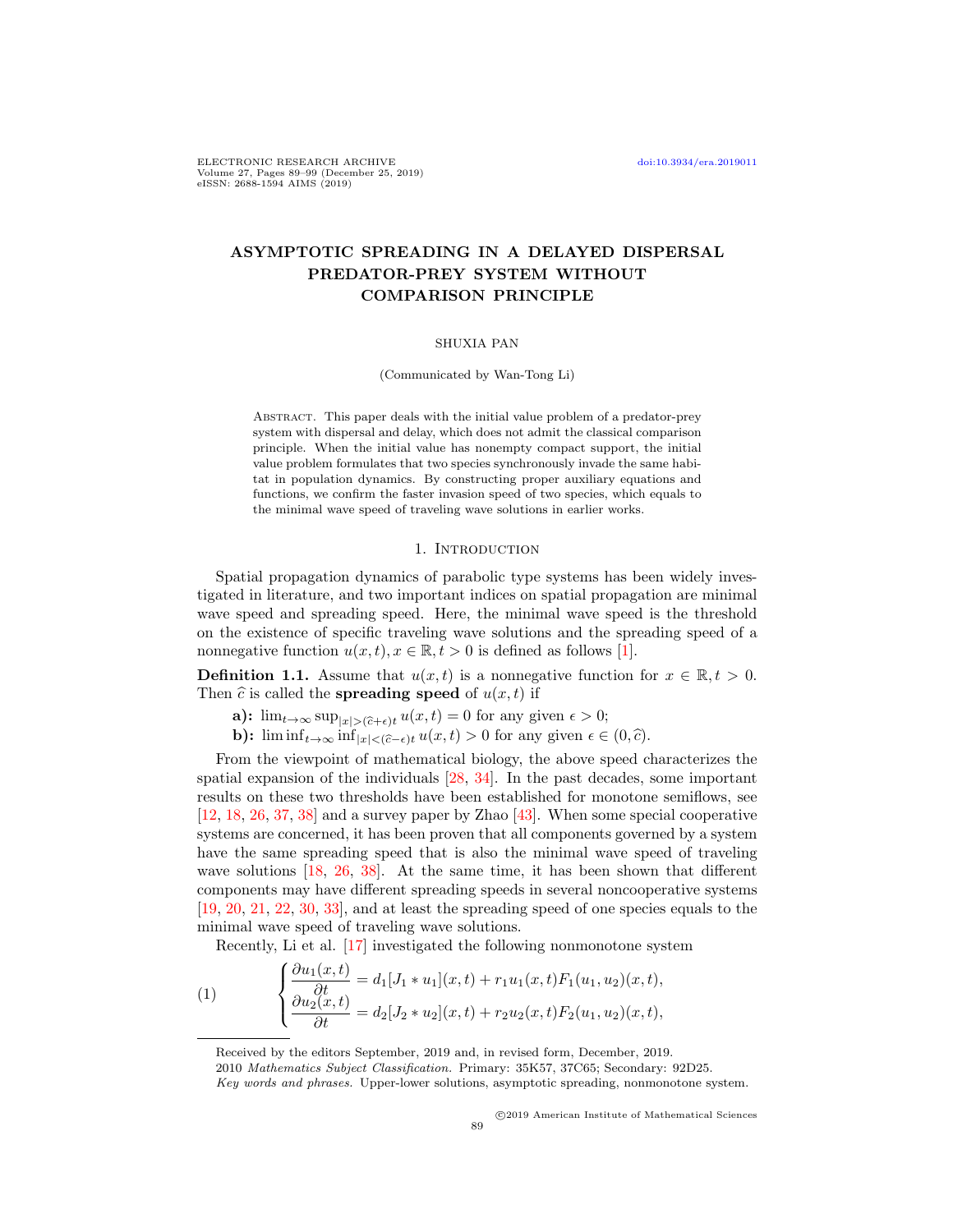where  $x \in \mathbb{R}, t > 0$ ,  $(u_1, u_2) \in \mathbb{R}^2$ ,  $r_1, r_2, d_1, d_2$  are positive constants,  $F_1, F_2$  are defined by

$$
F_1(u_1, u_2)(x, t) = 1 - u_1(x, t)
$$
  
\n
$$
-b_1 \int_{-\tau}^0 u_1(x, t+s) d\eta_{11}(s) - a_1 \int_{-\tau}^0 u_2(x, t+s) d\eta_{12}(s),
$$
  
\n
$$
F_2(u_1, u_2)(x, t) = 1 - u_2(x, t)
$$
  
\n
$$
-b_2 \int_{-\tau}^0 u_2(x, t+s) d\eta_{22}(s) + a_2 \int_{-\tau}^0 u_1(x, t+s) d\eta_{21}(s)
$$

with constants  $b_1 \ge 0, b_2 \ge 0, a_1 \ge 0, a_2 \ge 0, \tau > 0$  and

 $\eta_{ij}(s)$  is nondecreasing on  $[-\tau,0]$  and  $\eta_{ij}(0) - \eta_{ij}(-\tau) = 1, i, j = 1, 2$ .

In this system,  $[J_1 * u_1](x, t)$ ,  $[J_2 * u_2](x, t)$  reflecting the spatial dispersal indicate the long distance effect and nonadjacent contact among individuals [\[4,](#page-8-1) [13,](#page-9-13) [14\]](#page-9-14), and are defined by

$$
[J_i * u_i](x,t) = \int_{\mathbb{R}} J_i(x-y)[u_i(y,t) - u_i(x,t)]dy, i = 1,2,
$$

where  $J_i, i = 1, 2$ , play the role of probability kernel functions about the random walk of individuals and satisfy the following assumptions:

- (J1):  $J_i$  is nonnegative and continuous for each  $i = 1, 2;$
- (J2): for any  $\lambda \in \mathbb{R}$ ,  $\int_{\mathbb{R}} J_i(y) e^{\lambda y} dy < \infty$ ,  $i = 1, 2$ ;
- (**J3):**  $\int_{\mathbb{R}} J_i(y) dy = 1, \overline{J}_i(y) = J_i(-y), y \in \mathbb{R}, i = 1, 2.$

Clearly,  $(1)$  is a predator-prey system in population dynamics. In Li et al.  $[17]$ , Yu and Yuan  $\left|41\right|$ , Zhang et al.  $\left|42\right|$ , the authors investigated its traveling wave solutions connecting  $(0, 0)$  with the positive steady state, which reflect the process that these two species invade a new habitat from the viewpoint of biology invasion. In particular, Li et al. [\[17\]](#page-9-12) obtained the minimal wave speed defined by  $c^*$  =  $\max\{c_1^*, c_2^*\}$  with

$$
c_i^* = \inf_{\lambda > 0} \frac{d_i \left[ \int_{\mathbb{R}} J_i(y) e^{\lambda y} dy - 1 \right] + r_i}{\lambda}, i = 1, 2.
$$

From the viewpoint of initial value problem, let any fixed time be the initial time, the traveling wave solutions in  $[17, 41, 42]$  $[17, 41, 42]$  $[17, 41, 42]$  $[17, 41, 42]$  $[17, 41, 42]$  indicate the initial size of habitat of both species is infinite, which contradicts to some natural phenomena because the initial invasion often begins in finite domain. The purpose of this paper is to explore the dynamics when the initial habitats of two invaders are finite and investigate the long time behavior of

<span id="page-1-0"></span>(2) 
$$
\begin{cases} \frac{\partial u_1(x,t)}{\partial t} = d_1[J_1 * u_1](x,t) + r_1 u_1(x,t) F_1(u_1, u_2)(x,t), \\ \frac{\partial u_2(x,t)}{\partial t} = d_2[J_2 * u_2](x,t) + r_2 u_2(x,t) F_2(u_1, u_2)(x,t), \\ u_i(x,s) = \phi_i(x,s), x \in \mathbb{R}, t > 0, s \in [-\tau, 0], i = 1, 2, \end{cases}
$$

in which  $\phi_i(x, s)$  satisfies

(I): For  $i = 1, 2, \phi_i(x, s), x \in \mathbb{R}, s \in [-\tau, 0],$  is nonnegative, bounded and continuous such that

$$
\phi_i(x, s) = 0, |x| > L, s \in [-\tau, 0], \phi_i(x_i, 0) > 0
$$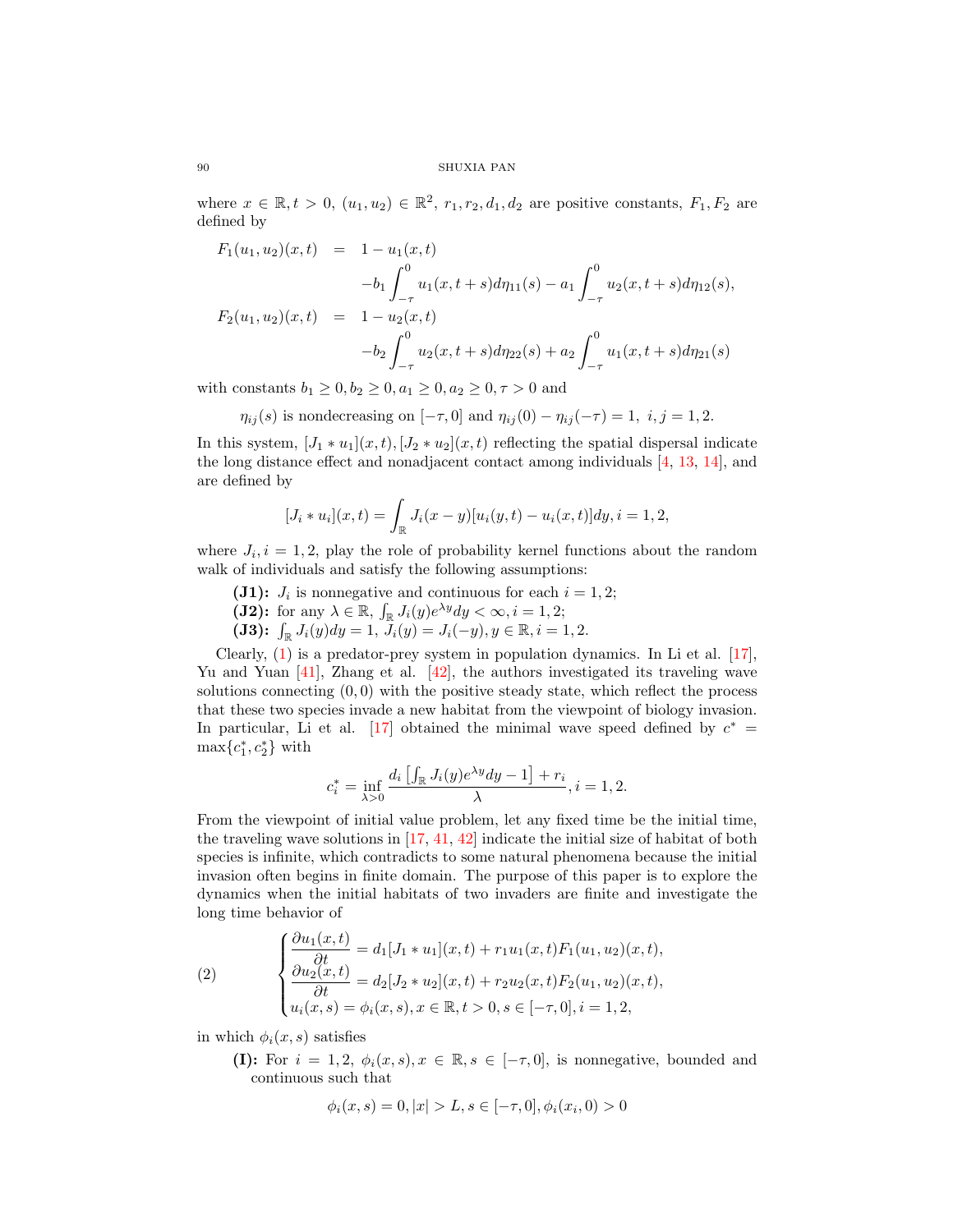for some  $L > 0, x_i \in \mathbb{R}$ . Moreover, they satisfy

$$
0 \le \phi_1(x, s) \le 1, 0 \le \phi_2(x, s) \le 1 + a_2, x \in \mathbb{R}, s \in [-\tau, 0].
$$

Since [\(2\)](#page-1-0) involves delay effect of intraspecific competition if  $b_1 + b_2 > 0$ , it does not satisfy the comparison principle of classical predator-prey systems or monotone semiflows [\[40\]](#page-10-4). Therefore, the spreading speeds can not be investigated by the abstract results mentioned above. In this paper, we shall estimate the spreading speeds of these two species. By constructing proper auxiliary equations and functions, we confirm that either the predator or the prey invades the new habitat at the rough speed  $c^*$  while the spreading speed of the other species may be smaller than  $c^*$ .

# 2. MAIN RESULTS

In this section, we shall give and prove the main results on [\(2\)](#page-1-0). Before giving the main results, we first define some positive constants as follows

$$
c_1 = \inf_{\lambda > 0} \frac{d_1 \left[ \int_{\mathbb{R}} J_1(y) e^{\lambda y} dy - 1 \right] + r_1 (1 - a_1 (1 + a_2))}{\lambda},
$$
  
\n
$$
c_2 = \inf_{\lambda > 0} \frac{d_2 \left[ \int_{\mathbb{R}} J_2(y) e^{\lambda y} dy - 1 \right] + r_2 (1 + a_2)}{\lambda},
$$
  
\n
$$
c_2^* = \frac{d_2 \left[ \int_{\mathbb{R}} J_2(y) e^{\lambda_2 y} dy - 1 \right] + r_2}{\lambda_2},
$$

in which the existence and uniqueness of  $\lambda_2 > 0$  is due to (J2)-(J3) and the convex of  $d_2 \left[ \int_{\mathbb{R}} J_2(y) e^{\lambda y} dy - 1 \right] - c\lambda + r_2$  in  $\lambda > 0$  for every  $c > 0$ . Using these constants, we present the following conclusion.

**Theorem 2.1.** Assume that the mild solution  $(u_1(x,t), u_2(x,t))$  is defined by [\(2\)](#page-1-0). Then it satisfies

(3) 
$$
(0,0) \le (u_1(x,t), u_2(x,t)) \le (1, 1 + a_2), x \in \mathbb{R}, t > 0.
$$

Moreover,  $(u_1(x, t), u_2(x, t))$  satisfies the following properties.

<span id="page-2-0"></span>(1): If  $c_1 > c_2$  is true, then  $c^*$  is the spreading speed of  $u_1(x,t)$  while the spreading speed of  $u_2(x,t)$  is not larger than  $c_2$ .

(2): Further suppose that

(4) 
$$
d_1 \left[ \int_{\mathbb{R}} J_1(y) e^{\lambda_2 y} dy - 1 \right] - c_2^* \lambda_2 + r_1 \leq 0.
$$

<span id="page-2-1"></span>If  $c_1^* \leq c_2^*$  is true, then  $c^*$  is the spreading speed of  $u_2(x,t)$  while the spreading speed of  $u_1(x,t)$  is not larger than  $c_1^*$ .

We now prove the above theorem by several lemmas. Let  $X$  be the Banach space of uniformly continuous and bounded functions equipped with supremum norm. For each  $i \in \{1,2\}$ , we see that  $d_i[J_i * v](x) : X \to X$  is a bounded linear operator by  $(J1)$ , so

$$
\frac{\partial u_i(x,t)}{\partial t} = d_i[J_i * u_i](x,t), u_i(x,0) \in X
$$

generates a positive  $C_0$  semigroup  $T_i(t): X \to X, t \geq 0$  (see [\[39,](#page-10-5) Lemma 3.1]), and the mild solution of the above initial value problem is denoted as

$$
u_i(x,t) = T_i(t)u_i(x,0) = T_i(t-s)u_i(x,s)
$$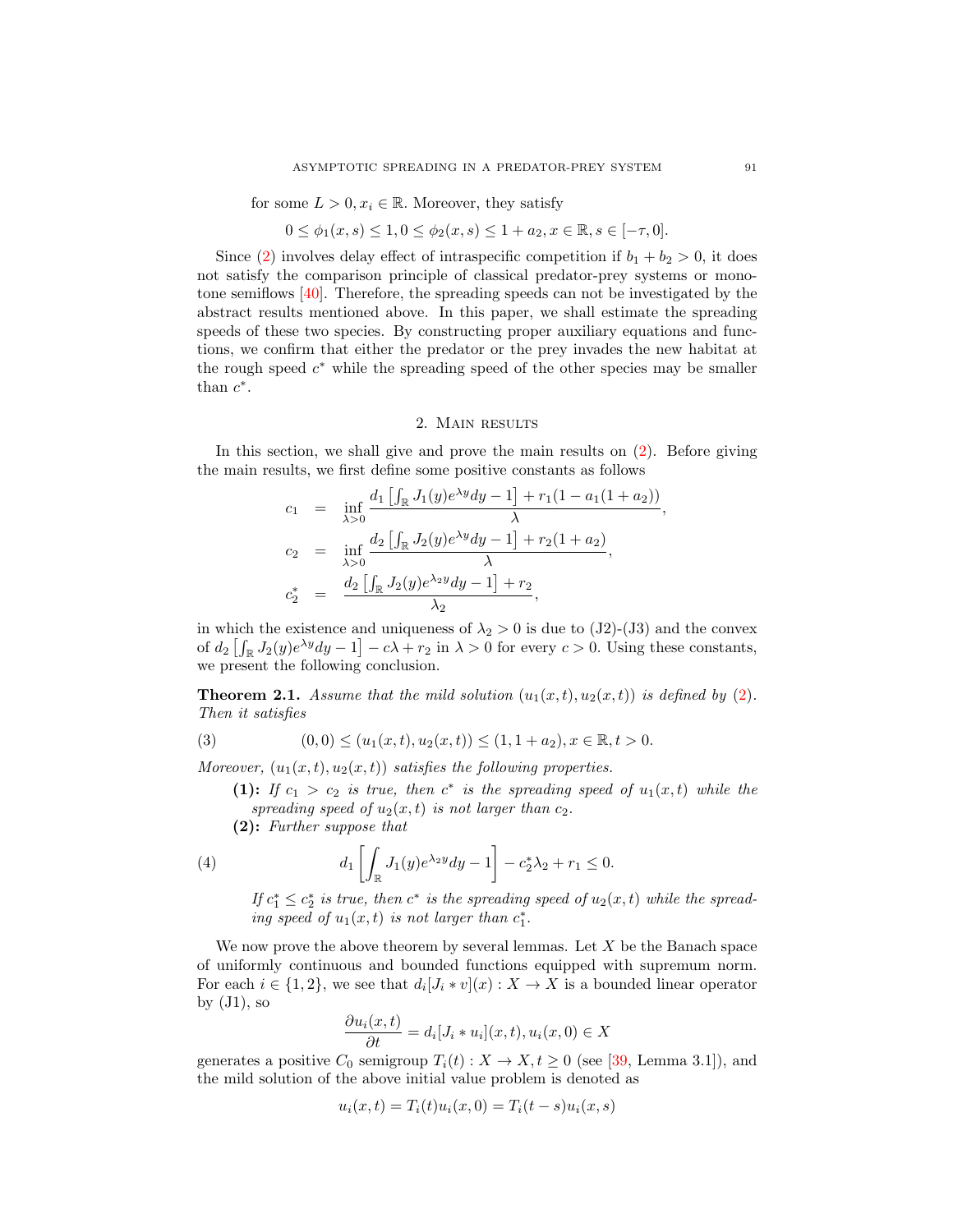# 92 SHUXIA PAN

for any  $0 \le s < t < \infty$ . Moreover, for any given kernel function J satisfying (J1)-(J3), it also generates a positive  $C_0$  semigroup  $T(t) : X \to X, t \geq 0$ . Consider the following initial value problem

<span id="page-3-0"></span>(5) 
$$
\begin{cases} \frac{\partial u(x,t)}{\partial t} = d[J * u](x,t) + u(x,t) [r - u(x,t)], \\ u(x,0) = \chi(x) \in X, x \in \mathbb{R}, \end{cases}
$$

where J satisfies (J1)-(J3),  $d > 0$  and  $r > 0$  are constants. Also define

(6) 
$$
c' = \inf_{\lambda > 0} \frac{d \left[ \int_{\mathbb{R}} J(y) e^{\lambda y} dy - 1 \right] + r}{\lambda}.
$$

By Jin and Zhao [\[15\]](#page-9-15), we have the following conclusion.

<span id="page-3-1"></span>**Lemma 2.2.** Assume that  $0 \le \chi(x) \le 1$ . Then [\(5\)](#page-3-0) admits a solution  $u(\cdot, t) \in X$ for all  $t > 0$ , which also satisfies

<span id="page-3-3"></span>
$$
u(x,t) = T(t-s)u(x,s) + \int_s^t T(t-\theta)[u(x,\theta)[r-u(x,\theta)]]d\theta
$$

for  $x \in \mathbb{R}, 0 \le s < t < \infty$ . If  $w(\cdot, t) \in X, t \ge 0$  is nonnegative and bounded such that

$$
\begin{cases} \frac{\partial w(x,t)}{\partial t} \geq (\leq) d[J \ast w](x,t) + w(x,t) [r - w(x,t)], x \in \mathbb{R}, t > 0, \\ w(x,0) \geq (\leq) \chi(x), x \in \mathbb{R}, \end{cases}
$$

or

$$
w(x,t) \ge (\le)T(t-s)w(x,s) + \int_s^t T(t-\theta)[w(x,\theta)[r-w(x,\theta)]]d\theta
$$

for  $x \in \mathbb{R}, 0 \leq s < t < \infty$ , then

$$
w(x,t) \geq (\leq) u(x,t), x \in \mathbb{R}, t > 0.
$$

If  $\chi(x)$  has nonempty support, then for any  $c < c'$ , we have

$$
\liminf_{t \to \infty} \inf_{|x| < ct} u(x, t) = \limsup_{t \to \infty} \sup_{|x| < ct} u(x, t) = r.
$$

If  $\chi(x)$  has compact support, then

$$
\lim_{t \to \infty} \sup_{|x| > ct} u(x, t) = 0, c > c'.
$$

<span id="page-3-4"></span>Remark 1. By the positivity of the semigroup, if

$$
\begin{cases} \frac{\partial w_i(x,t)}{\partial t} \ge d[J*w_i](x,t) + w_i(x,t) [r - w_i(x,t)], x \in \mathbb{R}, t > 0, \\ w_i(x,0) \ge \chi(x), x \in \mathbb{R} \end{cases}
$$

for  $i \in \{1, 2, 3\}$ , then

$$
\min\{w_1(x,t), w_2(x,t), w_3(x,t)\} \ge u(x,t), x \in \mathbb{R}, t > 0.
$$

On the existence of mild solution of [\(1\)](#page-0-0), we have the following result.

<span id="page-3-2"></span>**Lemma 2.3.** The positive mild solution  $(u_1(\cdot,t), u_2(\cdot,t)) \in X^2$  exists for all  $t > 0$ and satisfies [\(3\)](#page-2-0).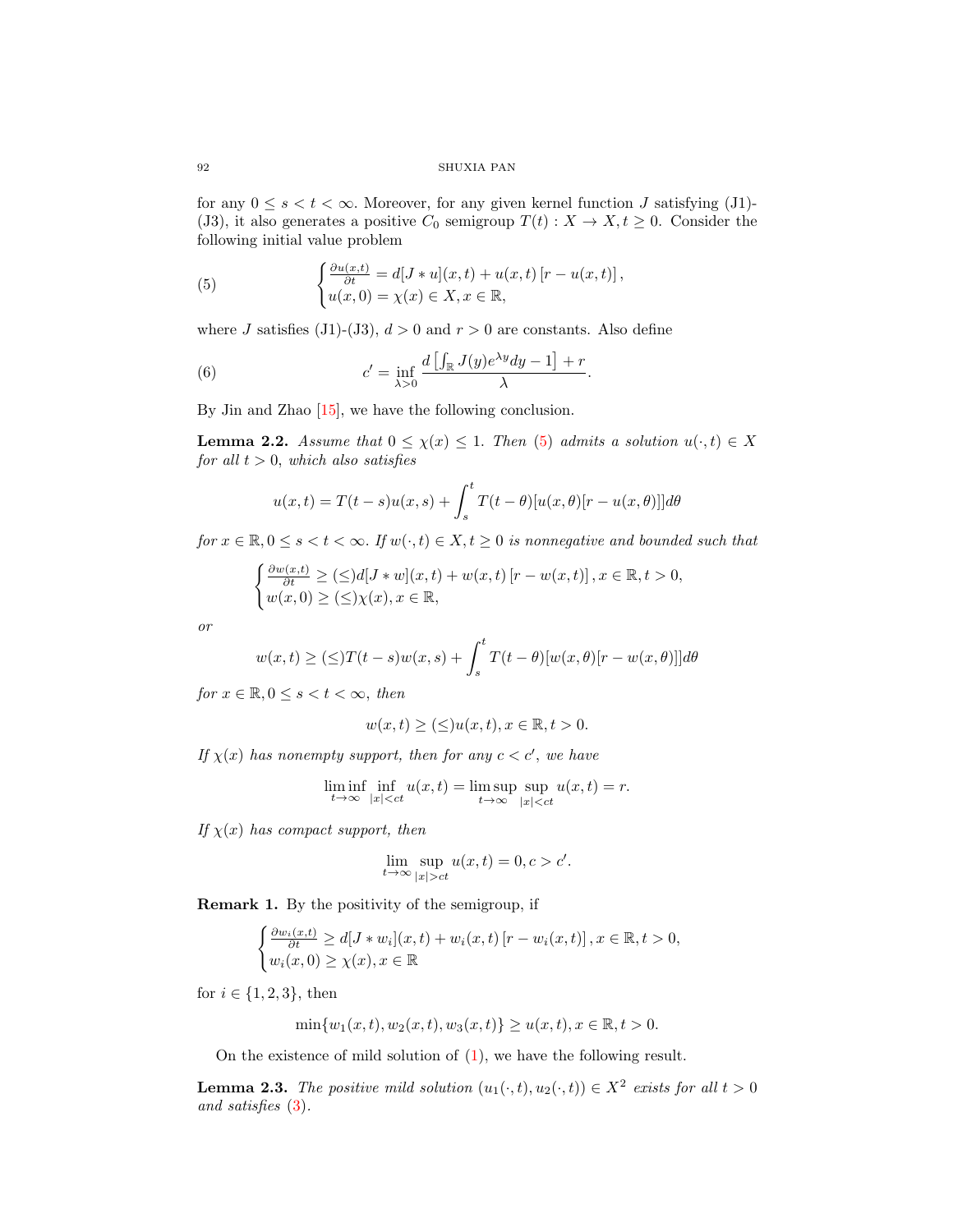Proof. The local existence is evident by the theory of abstract functional differential equations [\[27\]](#page-9-16), here the mild solution is defined by

$$
u_1(x,t) = T_1(t-\theta)u_1(x,\theta) + \int_{\theta}^{t} T_1(t-s) [r_1u_1(x,s)F_1(u_1,u_2)(x,s)] ds,
$$
  

$$
u_2(x,t) = T_2(t-\theta)u_2(x,\theta) + \int_{\theta}^{t} T_2(t-s) [r_2u_2(x,s)F_2(u_1,u_2)(x,s)] ds
$$

for  $0 \leq \theta < t < T$  with some  $T \in (0, \infty]$ . If  $T = \infty$ , then the global existence is true.

Further by the quasipositivity in  $u_1F_1$ ,  $u_2F_2$ , we see the mild solution is nonnegative. If  $u_1(x, t)$  only exists for  $t \in [0, T)$  with bounded T such that

$$
\lim_{t \to T^-} \sup_{x \in \mathbb{R}} u_1(x, t) = \infty,
$$

then

$$
u_1(x,t) \le T_1(t-\theta)u_1(x,\theta) + \int_{\theta}^t T_1(t-s) [r_1u_1(x,s)[1-u_1(x,s)]] ds
$$

for  $0 \le \theta < t < T$ , and the comparison principle (Lemma [2.2\)](#page-3-1) implies

$$
0 \le u_1(x, t) \le 1, x \in \mathbb{R}, t \in [0, T).
$$

A contradiction occurs. The proof is complete by similar discussion on  $u_2(x, t)$ .  $\Box$ 

To continue the discussion, we investigate the following scalar equation

<span id="page-4-0"></span>(7) 
$$
\begin{cases} \frac{\partial v(x,t)}{\partial t} = d[J * v](x,t) + rv(x,t) \left[1 - v(x,t) - b \int_{-\tau}^{0} v(x,t+s) d\eta(s)\right], \\ v(x,s) = \nu(x,s), \end{cases}
$$

where  $x \in \mathbb{R}, t > 0, s \in [-\tau, 0], J$  satisfies (J1)-(J3),  $d > 0, r > 0, b \ge 0$ ,

 $\eta(s)$  is nondecreasing on  $[-\tau, 0]$  such that  $\eta(0) - \eta(-\tau) = 1$ .

Furthermore,  $\nu(x, s) \geq 0$  is uniformly continuous and bounded. Evidently, the global existence of mild solution of [\(7\)](#page-4-0) is true by Lemma [2.3.](#page-3-2)

<span id="page-4-1"></span>**Lemma 2.4.** Assume that  $v(x, t)$  is the mild solution defined by [\(7\)](#page-4-0). If  $v(x, 0)$  admits nonempty compact support such that  $0 \leq \nu(x,0) \leq 1, x \in \mathbb{R}$ , then its spreading speed is  $c'$  defined by  $(6)$ .

Proof. We now prove it by the idea in Liu and Pan [\[25\]](#page-9-17). If

$$
b\int_{-\tau}^{0} v(x,t+s)d\eta(s) = bv(x,t),
$$

then the result is clear by Lemma [2.2.](#page-3-1) Otherwise, the positivity implies that

$$
v(x,t) \leq T(t-s)v(x,s) + \int_s^t T(t-\theta)[rv(x,\theta)[1-v(x,\theta)]]d\theta
$$

for any  $0 \le s < t < \infty$ , then Lemma [2.2](#page-3-1) implies  $v(x, t) \le 1$  and

$$
\lim_{t \to \infty} \sup_{|x| > ct} v(x, t) = 0, c > c'
$$

.

For any fixed  $c < c'$ , it suffices to prove that

 $\liminf_{t\to\infty} \inf_{|x| 0.$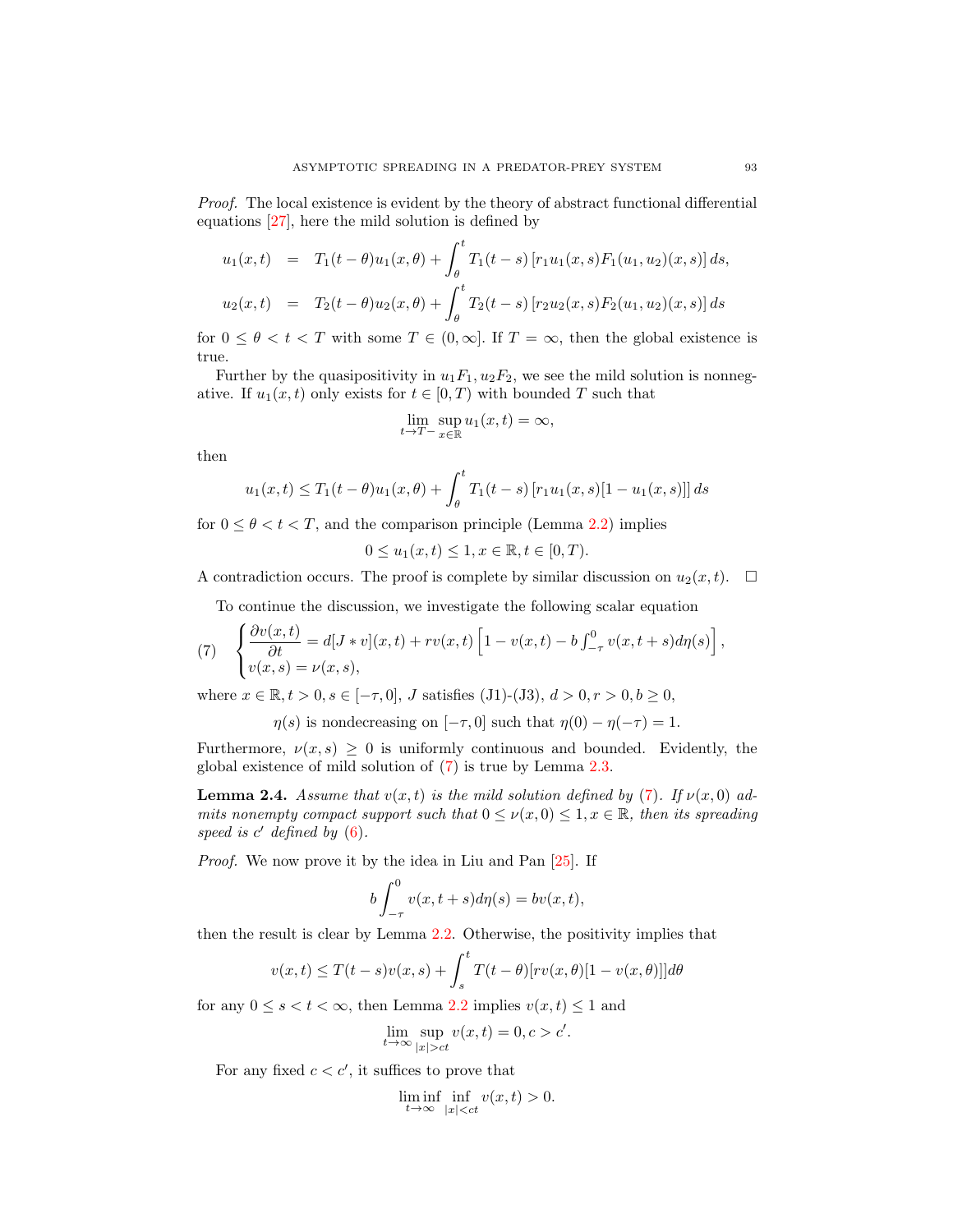For the purpose, we select  $\epsilon > 0$  such that

$$
c<\inf_{\lambda>0}\frac{d\left[\int_{\mathbb{R}}J(y)e^{\lambda y}dy-1\right]+r(1-4\epsilon)}{\lambda},
$$

and  $\tau' \in (0, \tau)$  such that

$$
b\int_{-\tau'}^0 d\eta(s) < \epsilon.
$$

If  $b \int_{-\tau}^{-\tau'}$  $\sum_{-\tau}^{\tau} v(x, t+s) d\eta(s) \leq 2\epsilon$ , then

$$
rv(x,t)\left[1-v(x,t)-b\int_{-\tau}^0v(x,t+s)d\eta(s)\right]\geq rv(x,t)[1-3\epsilon-v(x,t)].
$$

When  $b \int_{-\tau}^{-\tau'}$  $\int_{-\tau}^{\tau} v(x, t+s)d\eta(s) > 2\epsilon$ , there exists  $s_0 \in [-\tau, -\tau']$  such that

$$
v(x, s_0) \ge \frac{2\epsilon}{b\tau},
$$

and the uniform continuity implies

$$
v(y,s_0)\geq \frac{\epsilon}{b\tau}, |x-y|\leq \sigma
$$

for some  $\sigma > 0$ . Consider the initial value problem

(8) 
$$
\begin{cases} \frac{\partial v(x,t)}{\partial t} = d[J * v](x,t) + r\underline{v}(x,t) [1 - b - \underline{v}(x,t)], \\ \underline{v}(x,0) = \underline{v}(x), \end{cases}
$$

where  $\nu(x)$  is a continuous function satisfying

(1):  $\underline{\nu}(x) = \frac{\epsilon}{b\tau}, |x| \leq \sigma/2;$ 

$$
(2): \underline{\nu}(x) = 0, |x| \geq \sigma;
$$

(3):  $\underline{\nu}(x)$  is even and decreasing in  $x \in [\sigma/2, \sigma]$ .

By the positivity of  $T(t)$  and the property of continuous functions, we see that  $v(0,t)$  is positive in  $t > 0$ , and there exists  $\rho > 0$  such that  $v(0,t) > \rho, t \in [\tau', \tau]$ and so

$$
b\int_{-\tau}^{0}v(x,t+s)d\eta(s)\leq b=\frac{b\rho}{\rho}\leq\frac{b}{\rho}v(x,t).
$$

That is,  $v(x, t)$  satisfies

$$
v(x,t) \geq T(t-s)v(x,s) + \int_s^t T(t-\theta)[rv(x,\theta)[1-3\epsilon-(1+b/\rho)v(x,\theta)]]d\theta
$$

for all  $0 \le s < t < \infty$ . The proof is complete by Lemma [2.2.](#page-3-1)

**Lemma 2.5.** If  $c_1 > c_2$  is true, then  $c^*$  is the spreading speed of  $u_1(x,t)$  while the spreading speed of  $u_2(x,t)$  is not larger than  $c_2$ .

*Proof.* By  $(3)$ ,  $u_2$  satisfies

<span id="page-5-0"></span>
$$
u_2(x,t) \le T_2(t-\theta)u_2(x,\theta) + \int_{\theta}^{t} T_2(t-s) \left[ r_2 u_2(x,s)[1+a_2-u_2(x,s)] \right] ds
$$

for  $0 \le \theta < t < \infty$ , so Lemma [2.2](#page-3-1) implies that the spreading speed of  $u_2(x, t)$  is not larger than  $c_2$ , which also leads to

(9) 
$$
\limsup_{t \to \infty} \sup_{3|x| > (2c_2 + c_1)t} u_2(x, t) = 0.
$$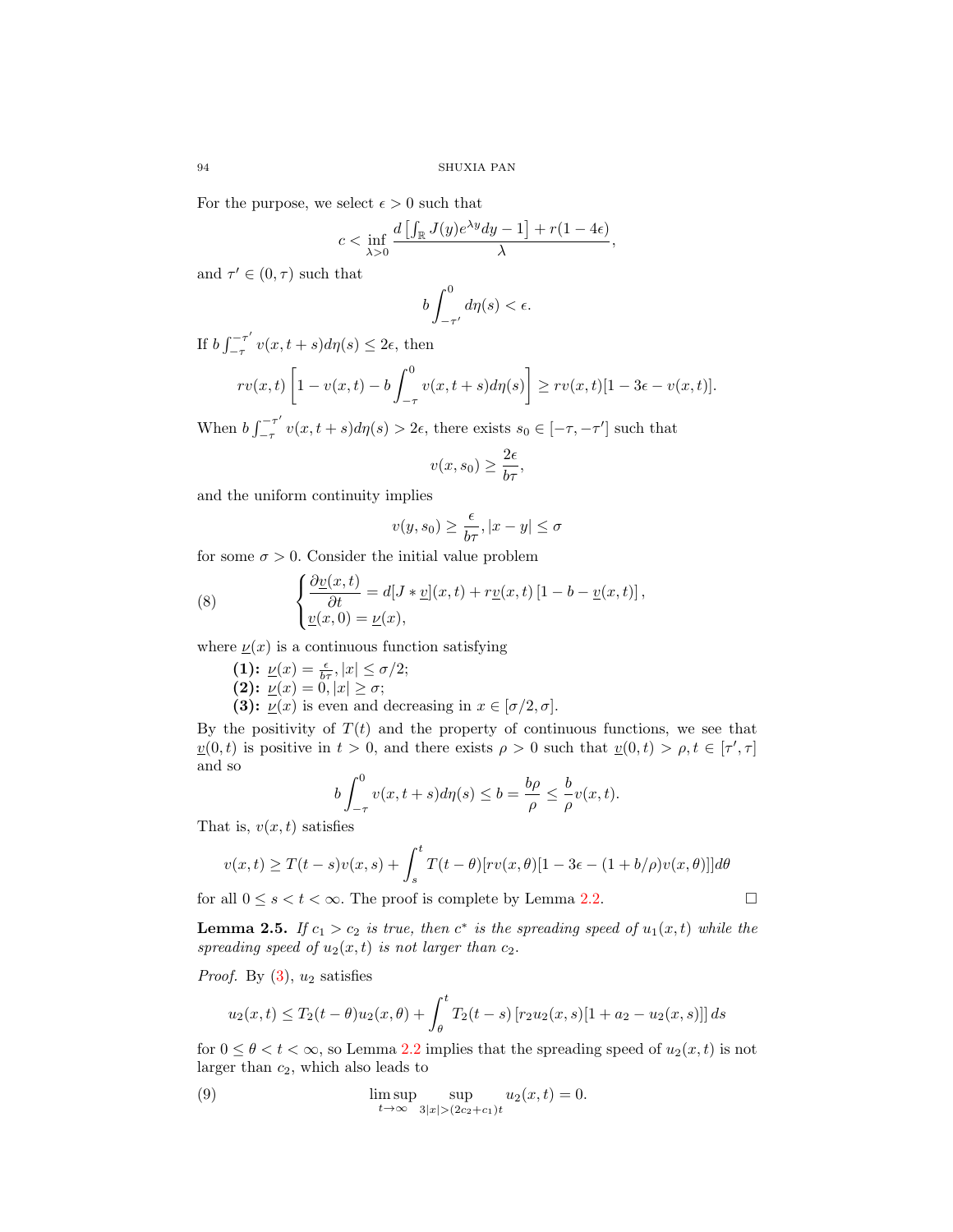Again by  $(3)$ , we see that

$$
u_1(x,t) \geq T_1(t-\theta)u_1(x,\theta) + \int_{\theta}^{t} T_1(t-s) [r_1u_1(x,s) \times
$$

$$
[1 - a_1(1+a_2) - u_1(x,s) - b_1 \int_{-\tau}^{0} u_1(x,s+\gamma) d\eta_{11}(\gamma)] ds
$$

for all  $0 \le \theta < t < \infty$ , and Lemma [2.4](#page-4-1) or its proof implies

(10) 
$$
\liminf_{t \to \infty} \inf_{3|x| < (c_2 + 2c_1)t} u_1(x, t) > 0.
$$

We now verify that  $c^*$  is the spreading speed of  $u_1(x,t)$ . Because of Lemma [2.2](#page-3-1) and

<span id="page-6-0"></span>
$$
u_1(x,t) \le T_1(t-\theta)u_1(x,\theta) + \int_{\theta}^t T_1(t-s) [r_1u_1(x,s)[1-u_1(x,s)]] ds
$$

for all  $0 \le \theta < t < \infty$ , it suffices to confirm that

(11) 
$$
\liminf_{t \to \infty} \inf_{|x| < ct} u_1(x,t) > 0
$$

for any given  $c < c^*$ . We now fix  $3c > c_2 + 2c_1$  and  $\epsilon > 0$  such that

$$
c < \inf_{\lambda > 0} \frac{d \left[ \int_{\mathbb{R}} J(y) e^{\lambda y} dy - 1 \right] + r(1 - 2\epsilon)}{\lambda}.
$$

By [\(9\)](#page-5-0) and [\(10\)](#page-6-0), there exists  $T > 0$  such that

$$
\sup_{2|x| > (c_2 + c_1)t} u_2(x, t) < \epsilon, t \ge T
$$

and

$$
\inf_{t>T} \inf_{2|x| \le (c_2+c_1)t} u_1(x,t) > 0,
$$

which implies that there exists  $M > 0$  depending on  $\epsilon$  such that

$$
u_1(x,t) \geq T_1(t-\theta)u_1(x,\theta) + \int_{\theta}^{t} T_1(t-s)
$$

$$
\left[r_1u_1(x,s)[1-\epsilon-Mu_1(x,s)-b_1\int_{-\tau}^{0} u_1(x,s+\gamma)d\eta_{11}(\gamma)]\right]ds
$$

for any  $T \leq \theta < t$ . Clearly, the spreading speed is not less than that of

$$
\frac{\partial v(x,t)}{\partial t} = d[J * v](x,t) + rv(x,t) \left[1 - \epsilon - Mv(x,t) - b \int_{-\tau}^{0} v(x,t+s) d\eta(s)\right]
$$

by repeating the proof of Lemma [2.4.](#page-4-1) The proof is complete.  $\Box$ 

**Lemma 2.6.** Assume that [\(4\)](#page-2-1) is true. If  $c_1^* \leq c_2^*$  is true, then  $c^*$  is the spreading speed of  $u_2(x,t)$  while the spreading speed of  $u_1(x,t)$  is not larger than  $c_1^*$ .

*Proof.* By the positivity of  $(3)$ ,  $u_1(x,t)$  satisfies

$$
u_1(x,t) \le T_1(t-\theta)u_1(x,\theta) + \int_{\theta}^t T_1(t-s) [r_1u_1(x,s)[1-u_1(x,s)] ds
$$

for any  $0 \leq s < t$ , the spreading speed of  $u_1(x,t)$  is not larger than  $c_1^*$  by Lemma [2.2.](#page-3-1)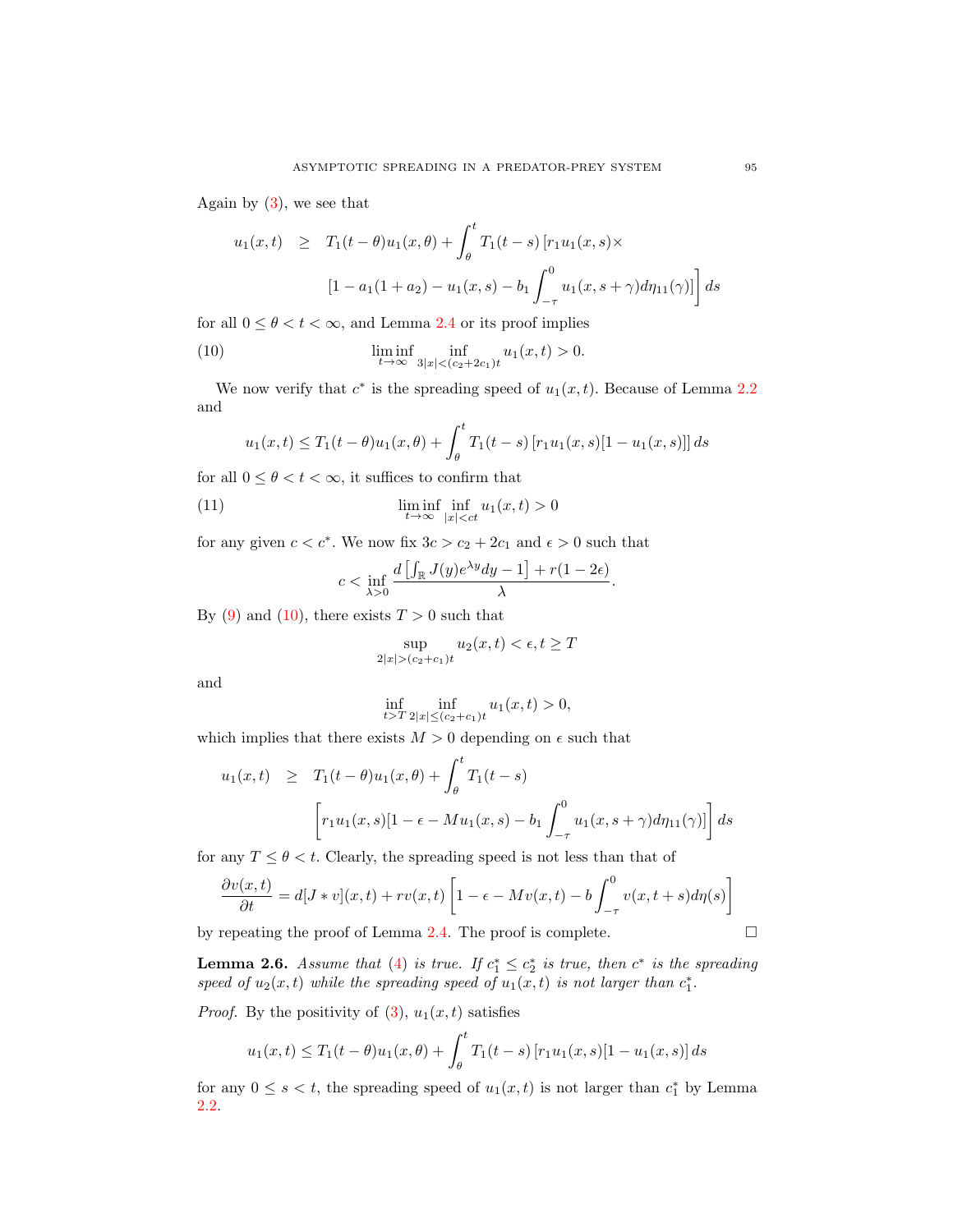On the other hand,  $u_2(x, t)$  satisfies

$$
u_2(x,t) \ge T_2(t-\theta)u_2(x,\theta) +
$$
  

$$
\int_{\theta}^{t} T_2(t-s) \left[ r_2 u_2(x,s) \left[ 1 - u_2(x,s) - b_2 \int_{-\tau}^{0} u_2(x,s+\gamma) d\eta_{22}(\gamma) \right] \right] ds
$$

for any  $0 \leq s < t$ , and Lemma [2.4](#page-4-1) implies that the spreading speed of  $u_2(x, t)$  is not less than  $c^*$ . Now, we shall prove that

$$
\limsup_{t \to \infty} \sup_{|x| > ct} u_2(x, t) = 0
$$

for any fixed  $c > c^*$ . By the positivity, we obtain

<span id="page-7-0"></span>∂u<sup>2</sup>

$$
u_2(x,t) \le T_2(t-\theta)u_2(x,\theta) +
$$
  

$$
\int_{\theta}^{t} T_2(t-s) \left[ r_2 u_2(x,s) \left[ 1 - u_2(x,s) + a_2 \int_{-\tau}^{0} u_1(x,s+\gamma) d\eta_{21}(\gamma) \right] \right] ds,
$$

and the result is true if the spreading speed of the following equation is  $c^*$ 

(12) 
$$
\frac{\partial \underline{u}_2(x,t)}{\partial t} = d_2[J_2 * \underline{u}_2](x,t) + r_2 \underline{u}_2(x,t) \left[1 - \underline{u}_2(x,t) + a_2 \int_{-\tau}^0 \overline{u}_1(x,s) d\eta_{21}(s)\right],
$$

where  $\underline{u}_2(x,0) = u_2(x,0), \overline{u}_1(x,s) = \phi_1(x,s), s \le 0$ , and  $\overline{u}_1(x,t), t > 0$  is defined by

$$
\overline{u}_1(x,t) = T_1(t)\overline{u}_1(x,0) + \int_0^t T_1(t-s) [r_1\overline{u}_1(x,s)[1-\overline{u}_1(x,s)]] ds.
$$

The main reason why the above claim is true is that the above equation [\(12\)](#page-7-0) is monotone and admits comparison principle.

By Remark [1](#page-3-4) and [\(4\)](#page-2-1), we see that there exists  $T_1 > 0$  such that

$$
\overline{u}_1(x,t) \le \min \left\{ e^{\lambda_2(x+c_2t+T_1)}, e^{\lambda_2(-x+c_2t+T_1)}, 1 \right\}, x \in \mathbb{R}, t \ge 0.
$$

In fact, let  $\hat{u}_1(x,t) = e^{\lambda_2(x+c_2t+T_1)}$  or  $e^{\lambda_2(-x+c_2t+T_1)}$ , then

$$
\frac{\partial \widehat{u}_1(x,t)}{\partial t} \ge d_1[J_1 * \widehat{u}_1](x,t) + r_1 \widehat{u}_1(x,t),
$$

and

$$
\frac{\partial \widehat{u}_1(x,t)}{\partial t} \ge d_1[J_1 * \widehat{u}_1](x,t) + r_1 \widehat{u}_1(x,t)[1 - \widehat{u}_1(x,t)]
$$

if  $\hat{u}_1(x, t) = 1$ . Further select  $T_2 \geq T_1$  such that

$$
e^{\lambda_2(T_2 - T_1)} > a_2
$$

and

$$
\min \left\{ e^{\lambda_2 (x+T_2-c_2\tau)}, e^{\lambda_2 (-x+T_2-c_2\tau)}, 1+a_2 \right\} \ge \sup_{s \in [-\tau,0]} \phi_2(x,s), x \in \mathbb{R}.
$$

Then Remark [1](#page-3-4) implies that

$$
u_2(x,t) \le \min \left\{ e^{\lambda_2(x+c_2t+T_2)}, e^{\lambda_2(-x+c_2t+T_2)}, 1+a_2 \right\}, x \in \mathbb{R}, t \ge 0
$$

because  $\hat{u}_2(x,t) = e^{\lambda_2(x+c_2t+T_2)} (e^{\lambda_2(-x+c_2t+T_2)}, 1+a_2)$  implies

$$
\frac{\partial \widehat{u}_2(x,t)}{\partial t} \geq d_2[J_2 * \widehat{u}_2](x,t) + r_2 \widehat{u}_2(x,t) \left[1 - \widehat{u}_2(x,t) + a_2 \int_{-\tau}^0 \overline{u}_1(x,s) d\eta_{21}(s)\right].
$$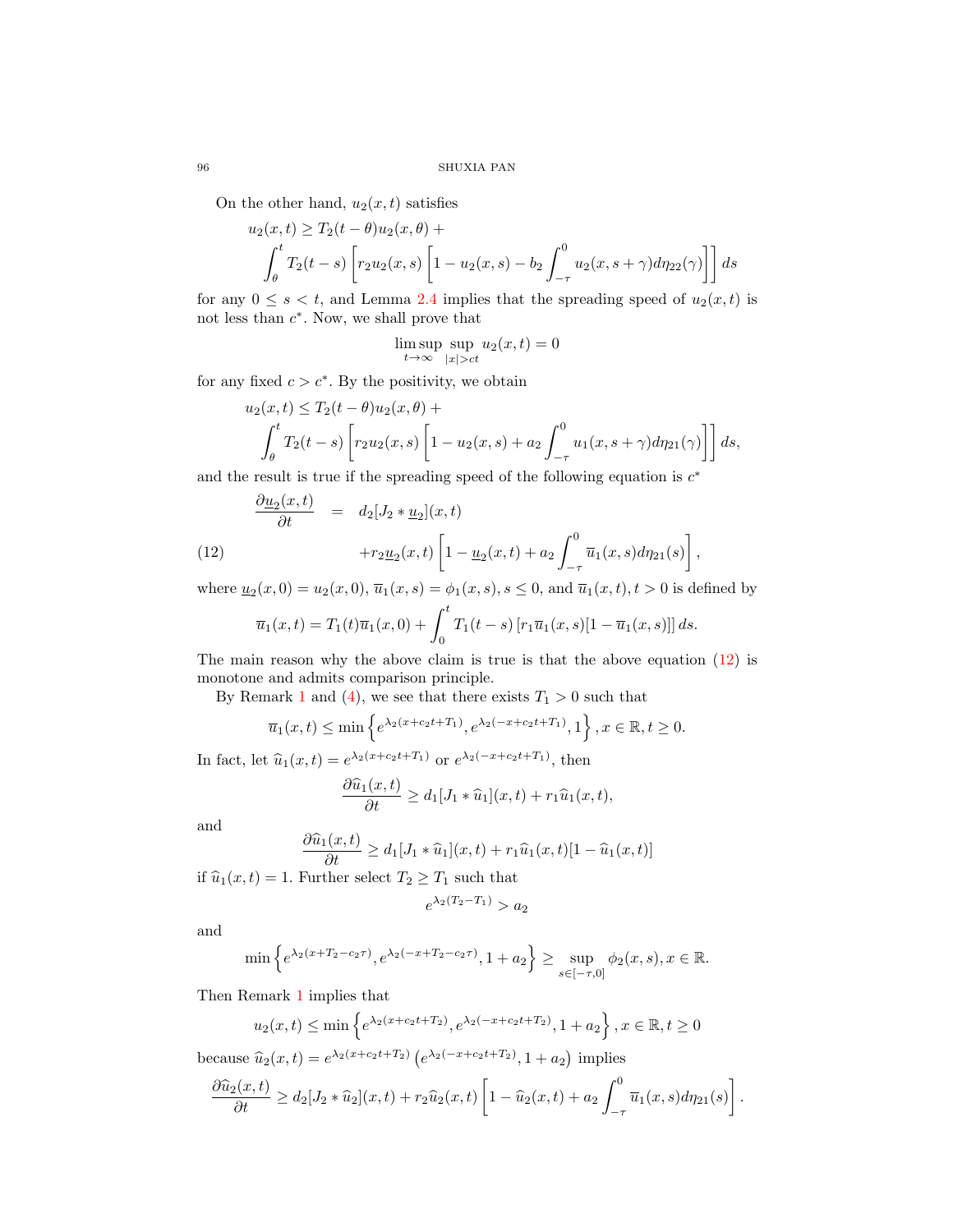The proof is complete.

# 3. Discussion

The propagation dynamics of predator-prey systems has important ecology background, one typical case is the evolution of insect herbivores and lupins on Mount St Helens, see [\[11,](#page-9-18) [29\]](#page-9-19). Another related topic is the asymptotic spreading in epidemic models because of the similar monotone conditions. In literature, much attention has been paid to the traveling wave solutions since the work of Dunbar [\[10\]](#page-9-20). However, there are a few results on asymptotic spreading of predator-prey systems, see part results by Ducrot [\[7,](#page-8-2) [8\]](#page-8-3), Ducrot et al. [\[9\]](#page-8-4), Lin [\[19\]](#page-9-6), Lin et al. [\[23\]](#page-9-21), Pan [\[30,](#page-9-10) [32\]](#page-9-22), Wang and Zhang [\[36\]](#page-9-23).

The model in this paper admits nonlocal dispersal and time delays, the mechanism has significant biological reasons and other backgrounds [\[4,](#page-8-1) [5,](#page-8-5) [13,](#page-9-13) [14,](#page-9-14) [28\]](#page-9-0), and the monotone case has been widely studied, see some recent works by [\[2,](#page-8-6) [3,](#page-8-7) [6\]](#page-8-8). Similar to that in [\[16,](#page-9-24) [24\]](#page-9-25), the model in this paper is not a monotone system [\[35\]](#page-9-26) and time delay is not small enough. When the diffusion is of the classical Ficker type in [\(1\)](#page-0-0), Pan [\[31\]](#page-9-27) studied its minimal wave speed of traveling wave solutions connecting trivial steady state with the positive one.

In this paper, we show that  $c^*$  may be the spreading speed of  $u_1$  or  $u_2$ , which is the minimal wave speed in [\[17\]](#page-9-12). It is possible to study the asymptotic spreading of the model in  $[31]$  by our idea. Both thresholds in this paper and  $[17]$  formulate that two species invade a new habitat. From our results, we see that the predator and the prey may have different spreading speeds, but it is difficult to estimate these spreading speeds. To answer these questions, more properties on the nonlocal operator and delayed systems are necessary. We shall further investigate these questions in our future research.

### **REFERENCES**

- <span id="page-8-0"></span>[1] D. G. Aronson and H. F. Weinberger, Nonlinear diffusion in population genetics, combustion, and nerve pulse propagation, In Partial Differential Equations and Related Topics, J.A. Goldstein Eds., Lecture Notes in Mathematics, Vol. 446. Springer, Berlin, German, (1975), 5–49. [MR 0427837](http://www.ams.org/mathscinet-getitem?mr=0427837&return=pdf)
- <span id="page-8-6"></span>[2] X. Bao and W.-T. Li, [Propagation phenomena for partially degenerate nonlocal dispersal](http://dx.doi.org/10.1016/j.nonrwa.2019.102975) [models in time and space periodic habitats,](http://dx.doi.org/10.1016/j.nonrwa.2019.102975) Nonlinear Anal. Real World Appl., 51 (2020), 102975, 26 pp. [MR 3985608](http://www.ams.org/mathscinet-getitem?mr=3985608&return=pdf)
- <span id="page-8-7"></span>[3] X. Bao, W.-T. Li, W. Shen and Z.-C. Wang, [Spreading speeds and linear determinacy of time](http://dx.doi.org/10.1016/j.jde.2018.05.003) [dependent diffusive cooperative/competitive systems,](http://dx.doi.org/10.1016/j.jde.2018.05.003) J. Differential Equations, 265 (2018), 3048–3091. [MR 3812221](http://www.ams.org/mathscinet-getitem?mr=3812221&return=pdf)
- <span id="page-8-1"></span>[4] P. W. Bates, On some nonlocal evolution equations arising in materials science, In: Nonlinear Dynamics and Evolution Equations (Ed. by H. Brunner, X.Q. Zhao, X. Zou), Fields Inst. Commun., 48 (2006), 13–52, AMS, Providence. [MR 2223347](http://www.ams.org/mathscinet-getitem?mr=2223347&return=pdf)
- <span id="page-8-5"></span>[5] J. Coville and L. Dupaigne, [On a non-local equation arising in population dynamics,](http://dx.doi.org/10.1017/S0308210504000721) Proc. Roy. Soc. Edinburgh Sect. A, 137 (2007), 725–755. [MR 2345778](http://www.ams.org/mathscinet-getitem?mr=2345778&return=pdf)
- <span id="page-8-8"></span>[6] W. Ding and X. Liang, [Principal eigenvalues of generalized convolution operators on the](http://dx.doi.org/10.1137/140958141) [circle and spreading speeds of noncompact evolution systems in periodic media,](http://dx.doi.org/10.1137/140958141) SIAM J. Math. Anal., 47 (2015), 855–896. [MR 3313826](http://www.ams.org/mathscinet-getitem?mr=3313826&return=pdf)
- <span id="page-8-2"></span>[7] A. Ducrot, [Convergence to generalized transition waves for some Holling-Tanner prey-predator](http://dx.doi.org/10.1016/j.matpur.2012.10.009) [reaction-diffusion system,](http://dx.doi.org/10.1016/j.matpur.2012.10.009) J. Math. Pures Appl.,  $100$  (2013), 1–15. [MR 3057299](http://www.ams.org/mathscinet-getitem?mr=3057299&return=pdf)
- <span id="page-8-3"></span>[8] A. Ducrot, [Spatial propagation for a two component reaction-diffusion system arising in pop](http://dx.doi.org/10.1016/j.jde.2016.02.023)[ulation dynamics,](http://dx.doi.org/10.1016/j.jde.2016.02.023) J. Differ. Equations, 260 (2016), 8316–8357. [MR 3482685](http://www.ams.org/mathscinet-getitem?mr=3482685&return=pdf)
- <span id="page-8-4"></span>[9] A. Ducrot, J. S. Guo, G. Lin and S. Pan, [The spreading speed and the minimal wave speed](http://dx.doi.org/10.1007/s00033-019-1188-x) [of a predator-prey system with nonlocal dispersal,](http://dx.doi.org/10.1007/s00033-019-1188-x) Z. Angew. Math. Phys., 70 (2019), Art. 146, 25 pp. [MR 3999344](http://www.ams.org/mathscinet-getitem?mr=3999344&return=pdf)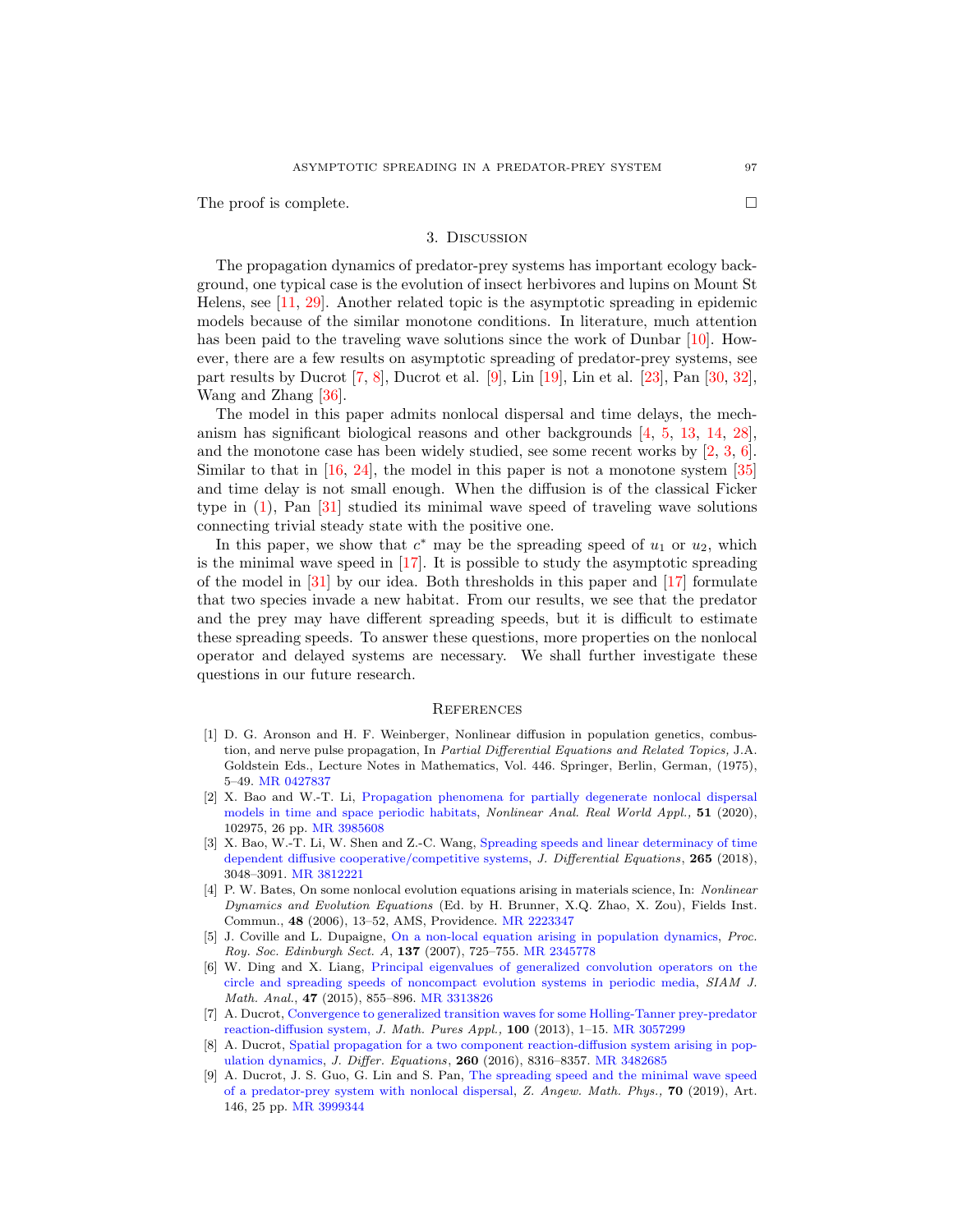#### 98 SHUXIA PAN

- <span id="page-9-20"></span>[10] S. R. Dunbar, [Travelling wave solutions of diffusive Lotka-Volterra equations,](http://dx.doi.org/10.1007/BF00276112) J. Math. Biol., 17 (1983), 11–32. [MR 707221](http://www.ams.org/mathscinet-getitem?mr=707221&return=pdf)
- <span id="page-9-18"></span>[11] W. F. Fagan and J. G. Bishop, [Trophic interactions during primary succession: Herbivores](http://dx.doi.org/10.1086/303320) [slow a plant reinvasion at Mount St. Helens,](http://dx.doi.org/10.1086/303320) Amer. Nat., 155 (2000), 238–251.
- <span id="page-9-2"></span>[12] J. Fang and X. Q. Zhao, [Traveling waves for monotone semiflows with weak compactness,](http://dx.doi.org/10.1137/140953939) SIAM J. Math. Anal., 46 (2014), 3678–3704. [MR 3274366](http://www.ams.org/mathscinet-getitem?mr=3274366&return=pdf)
- <span id="page-9-13"></span>[13] P. Fife, Some nonclassical trends in parabolic and parabolic-like evolutions, In: Trends in Nonlinear Analysis (Ed. by M. Kirkilionis, S. Krömker, R. Rannacher, F. Tomi), 153–191, Springer: Berlin, 2003. [MR 1999098](http://www.ams.org/mathscinet-getitem?mr=1999098&return=pdf)
- <span id="page-9-14"></span>[14] L. Hopf, Introduction to Differential Equations of Physics, Dover: New York, 1948. [MR](http://www.ams.org/mathscinet-getitem?mr=0025035&return=pdf) [0025035](http://www.ams.org/mathscinet-getitem?mr=0025035&return=pdf)
- <span id="page-9-15"></span>[15] Y. Jin and X. Q. Zhao, [Spatial dynamics of a periodic population model with dispersal,](http://dx.doi.org/10.1088/0951-7715/22/5/011) Nonlinearity, 22 (2009), 1167–1189. [MR 2501040](http://www.ams.org/mathscinet-getitem?mr=2501040&return=pdf)
- <span id="page-9-24"></span>[16] X. Li and S. Pan, [Traveling wave solutions of a delayed cooperative system,](http://dx.doi.org/10.3390/math7030269) Mathematics, 7 (2019), ID: 269.
- <span id="page-9-12"></span>[17] X. Li, S. Pan and H. B. Shi, [Minimal wave speed in a dispersal predator-prey system with](http://dx.doi.org/10.1186/s13661-018-0966-2) [delays,](http://dx.doi.org/10.1186/s13661-018-0966-2) Boundary Value Problems, 2018 (2018), Paper No. 49, 26 pp. [MR 3782680](http://www.ams.org/mathscinet-getitem?mr=3782680&return=pdf)
- <span id="page-9-3"></span>[18] X. Liang and X. Q. Zhao, [Asymptotic speeds of spread and traveling waves for monotone](http://dx.doi.org/10.1002/cpa.20154) [semiflows with applications,](http://dx.doi.org/10.1002/cpa.20154) *Comm. Pure Appl. Math.*, **60** (2007),  $1-40$ . [MR 2270161](http://www.ams.org/mathscinet-getitem?mr=2270161&return=pdf)
- <span id="page-9-6"></span>[19] G. Lin, [Spreading speeds of a Lotka-Volterra predator-prey system: the role of the predator,](http://dx.doi.org/10.1016/j.na.2010.11.046) Nonlinear Analysis, 74 (2011), 2448–2461. [MR 2776497](http://www.ams.org/mathscinet-getitem?mr=2776497&return=pdf)
- <span id="page-9-7"></span>[20] G. Lin, [Asymptotic spreading fastened by inter-specific coupled nonlinearities: A cooperative](http://dx.doi.org/10.1016/j.physd.2011.12.007) [system,](http://dx.doi.org/10.1016/j.physd.2011.12.007) Physica D, 241 (2012), 705–710. [MR 2881108](http://www.ams.org/mathscinet-getitem?mr=2881108&return=pdf)
- <span id="page-9-8"></span>[21] G. Lin and W. T. Li, [Asymptotic spreading of competition diffusion systems: The role of](http://dx.doi.org/10.1017/S0956792512000198) [interspecific competitions,](http://dx.doi.org/10.1017/S0956792512000198) Eur. J. Appl. Math., 23 (2012), 669–689. [MR 2994495](http://www.ams.org/mathscinet-getitem?mr=2994495&return=pdf)
- <span id="page-9-9"></span>[22] G. Lin, W. T. Li and S. Ruan, [Spreading speeds and traveling waves of a competitive recursion,](http://dx.doi.org/10.1007/s00285-010-0334-z) J. Math. Biol., 62 (2011), 165-201. [MR 2765597](http://www.ams.org/mathscinet-getitem?mr=2765597&return=pdf)
- <span id="page-9-21"></span>[23] G. Lin, S. Pan and X. P. Yan, [Spreading speeds of epidemic models with nonlocal delays,](http://dx.doi.org/10.3934/mbe.2019380) Mathe. Biosci. Eng., 16 (2019), 7562–7588.
- <span id="page-9-25"></span>[24] G. Lin and S. Ruan, [Traveling wave solutions for delayed reaction-diffusion systems and](http://dx.doi.org/10.1007/s10884-014-9355-4) [applications to Lotka-Volterra competition-diffusion models with distributed delays,](http://dx.doi.org/10.1007/s10884-014-9355-4) J. Dyn. Differ. Equ., 26 (2014), 583–605. [MR 3274433](http://www.ams.org/mathscinet-getitem?mr=3274433&return=pdf)
- <span id="page-9-17"></span>[25] X. L. Liu and S. Pan, [Spreading speed in a nonmonotone equation with dispersal and delay,](http://dx.doi.org/10.3390/math7030291) Mathematics, 7 (2019), 291.
- <span id="page-9-4"></span>[26] R. Lui, [Biological growth and spread modeled by systems of recursions. I. Mathematical](http://dx.doi.org/10.1016/0025-5564(89)90026-6) [theory,](http://dx.doi.org/10.1016/0025-5564(89)90026-6) Math. Biosci., 93 (1989), 269–295. [MR 984281](http://www.ams.org/mathscinet-getitem?mr=984281&return=pdf)
- <span id="page-9-16"></span>[27] R. H. Martin and H. L. Smith, [Abstract functional differential equations and reaction-diffusion](http://dx.doi.org/10.2307/2001590) [systems,](http://dx.doi.org/10.2307/2001590) Trans. Amer. Math. Soc., 321 (1990), 1-44. [MR 967316](http://www.ams.org/mathscinet-getitem?mr=967316&return=pdf)
- <span id="page-9-0"></span>[28] J. D. Murray, Mathematical Biology, II. Spatial Models and Biomedical Applications. Third edition, Interdisciplinary Applied Mathematics, 18, Springer-Verlag: New York, 2003. [MR](http://www.ams.org/mathscinet-getitem?mr=1952568&return=pdf) [1952568](http://www.ams.org/mathscinet-getitem?mr=1952568&return=pdf)
- <span id="page-9-19"></span>[29] M. R. Owen and M. A. Lewis, [How predation can slow, stop or reverse a prey invasion,](http://dx.doi.org/10.1006/bulm.2001.0239) Bull. Math. Biol., 63 (2001), 655-684. [MR 3363426](http://www.ams.org/mathscinet-getitem?mr=3363426&return=pdf)
- <span id="page-9-10"></span>[30] S. Pan, [Asymptotic spreading in a Lotka-Volterra predator-prey system,](http://dx.doi.org/10.1016/j.jmaa.2013.05.031) J. Math. Anal. Appl., 407 (2013), 230–236. [MR 3071095](http://www.ams.org/mathscinet-getitem?mr=3071095&return=pdf)
- <span id="page-9-27"></span>[31] S. Pan, [Convergence and traveling wave solutions for a predator-prey system with distributed](http://dx.doi.org/10.1007/s00009-017-0905-y) [delays,](http://dx.doi.org/10.1007/s00009-017-0905-y) Mediterr. J. Math., 14 (2017), Art. 103, 15 pp. [MR 3633363](http://www.ams.org/mathscinet-getitem?mr=3633363&return=pdf)
- <span id="page-9-22"></span>[32] S. Pan, [Invasion speed of a predator-prey system,](http://dx.doi.org/10.1016/j.aml.2017.05.014) Appl. Math. Lett., 74 (2017), 46–51. [MR](http://www.ams.org/mathscinet-getitem?mr=3677840&return=pdf) [3677840](http://www.ams.org/mathscinet-getitem?mr=3677840&return=pdf)
- <span id="page-9-11"></span>[33] S. Pan, G. Lin and J. Wang, [Propagation thresholds of competitive integrodifference systems,](http://dx.doi.org/10.1080/10236198.2019.1678597) J. Difference Equ. Appl., 25 (2019), 1680–1705. [MR 4041297](http://www.ams.org/mathscinet-getitem?mr=4041297&return=pdf)
- <span id="page-9-1"></span>[34] N. Shigesada and K. Kawasaki, Biological Invasions: Theory and Practice, Oxford University Press: Oxford, UK, 1997.
- <span id="page-9-26"></span>[35] H. L. Smith, Monotone Dynamical Systems: An Introduction to the Theory of Competitive and Cooperative Systems, AMS: Providence, RI, USA, 1995. [MR 1319817](http://www.ams.org/mathscinet-getitem?mr=1319817&return=pdf)
- <span id="page-9-23"></span>[36] M. Wang and Y. Zhang, [Dynamics for a diffusive prey-predator model with different free](http://dx.doi.org/10.1016/j.jde.2017.11.027) [boundaries,](http://dx.doi.org/10.1016/j.jde.2017.11.027) J. Differential Equations, 264 (2018), 3527–3558. [MR 3741397](http://www.ams.org/mathscinet-getitem?mr=3741397&return=pdf)
- <span id="page-9-5"></span>[37] H. F. Weinberger, [Long-time behavior of a class of biological model,](http://dx.doi.org/10.1137/0513028) SIAM J. Math. Anal., 13 (1982), 353–396. [MR 653463](http://www.ams.org/mathscinet-getitem?mr=653463&return=pdf)